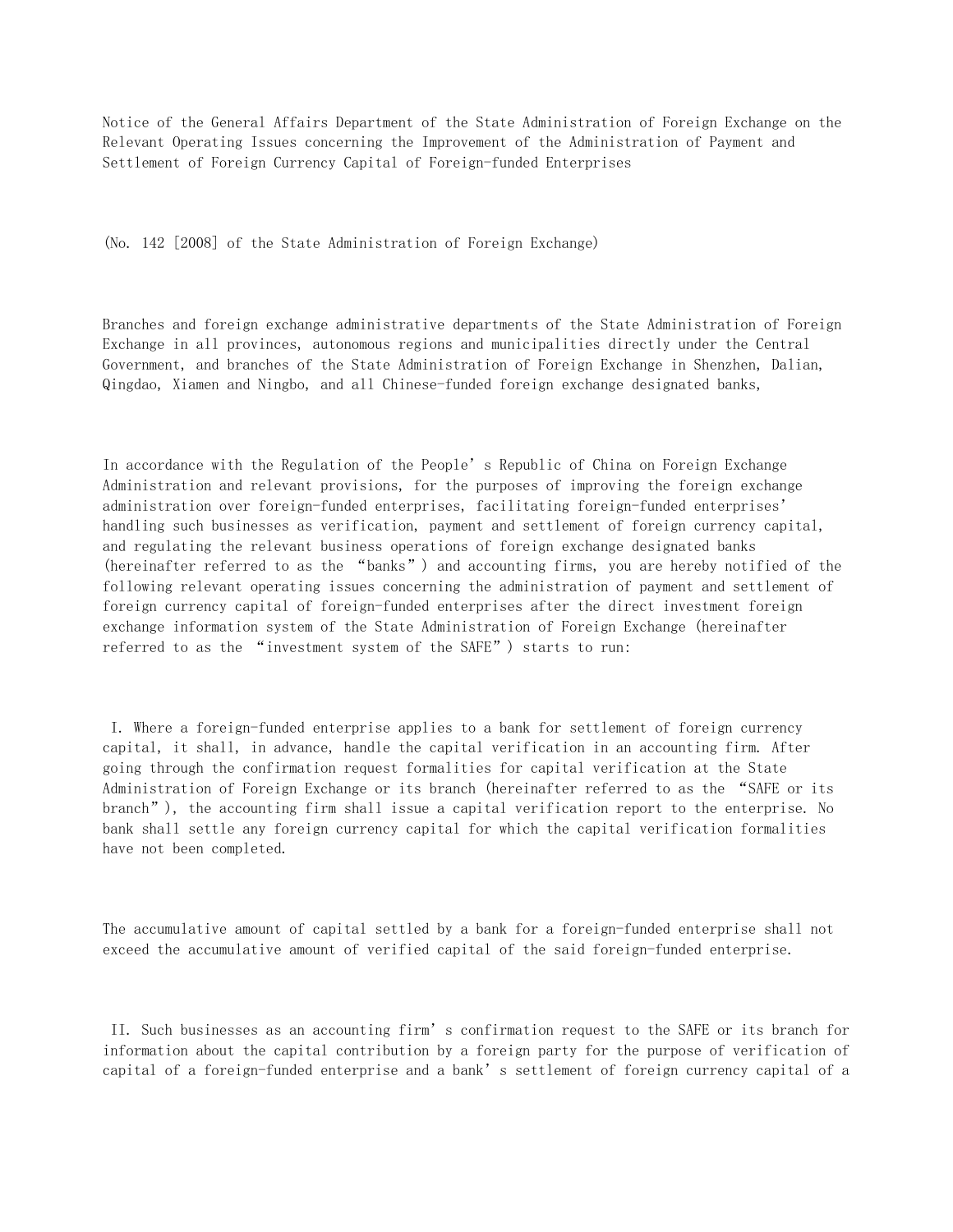foreign-funded enterprise shall be handled through the investment system of the SAFE.

 III. To handle the businesses of payment and settlement of foreign currency capital for foreign-funded enterprises, a bank shall comply with the administrative provisions of the SAFE on foreign exchange payment and settlement.

The RMB fund from the settlement of foreign currency capital of a foreign-funded enterprise shall be used within the business scope as approved by the examination and approval department of the government, and shall not be used for domestic equity investment unless it is otherwise provided for. Except a foreign-funded real estate enterprise, no foreign-funded enterprise shall use RMB fund from the settlement of foreign currency capital to purchase domestic real estate for any purpose other than its own use. A foreign-funded enterprise shall follow the relevant provisions of the state, when using the RMB fund from the settlement of foreign currency capital for any securities investment.

Where a foreign-funded investment enterprise formed with the approval of the commerce administrative department is engaged in the domestic equity investment, its transfer of capital within China may be handled only after being examined and approved by the SAFE or its branch.

 IV. To apply to a bank for settlement of foreign currency capital, a foreign-funded enterprise shall submit the following materials:

1. The foreign-funded enterprise's foreign exchange registration IC card.

2. The order of payment out of the RMB fund from the settlement of foreign currency capital (see Annex 1 for the format). The term "order of payment" refers to a written instruction signed and issued by an enterprise or individual, based on which a bank makes outward payment out of the RMB fund from the settlement of foreign currency capital.

3. Documents certifying the purposes of the RMB fund from the settlement of foreign currency capital, including a business contract or an advice of payment issued by the payee. The advice of payment shall contain the major clauses of the business contract, amount, name and bank account number of the payee, fund purposes, etc. An enterprise which intends to repay a RMB loan with the RMB fund from the settlement of foreign currency capital shall submit a statement that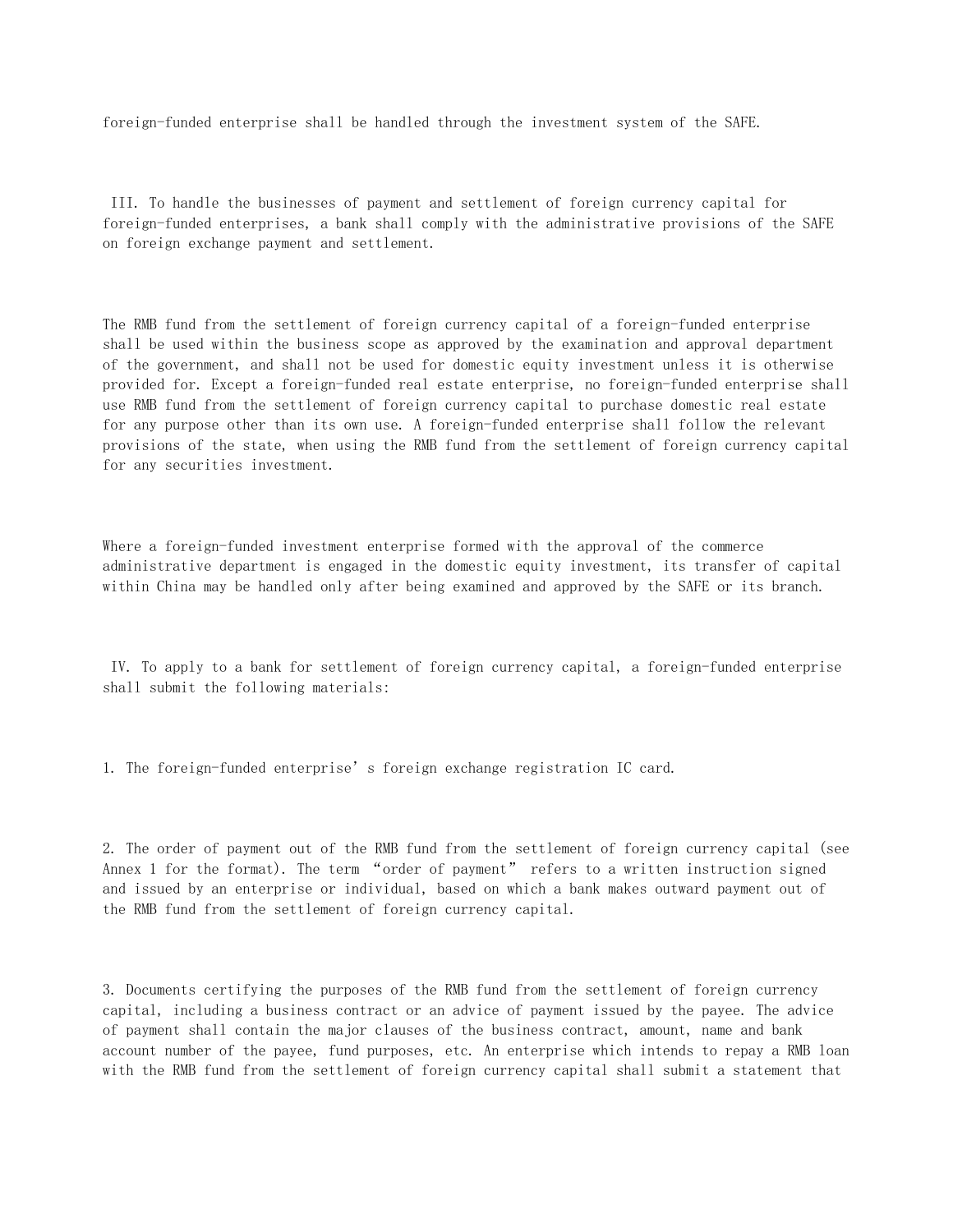the loan has been used within the approved business scope under the contractual provisions.

4. The latest capital verification report issued by an accounting firm (which shall be accompanied by a letter in reply to the confirmation request for information about the capital contribution by a foreign party).

5. Relevant vouchers of the outward payments made under the Order of Payment out of the RMB fund from the immediately previous settlement of foreign currency capital and a detailed checklist on use thereof (see Annex 2 for the format), and photocopies of the invoices and relevant vouchers bearing the official seal or financial seal of the enterprise. If this settlement of foreign currency capital is one-time settlement or is the final installment of settlement of foreign currency capital, the enterprise shall, within 5 working days after the settlement, submit the aforesaid materials to the bank.

6. Other materials which the bank deems necessary to be supplemented.

In the case of settlement of foreign currency reserve of an enterprise in an amount equivalent to USD 50, 000 or less, the enterprise is not required to submit the documents mentioned in items (3) and (5) of the preceding paragraph, and may, upon the strength of the checklist of interest issued by the bank, directly conduct the formalities for foreign currency settlement of the interest in its capital account.

The bank shall, in light of the aforesaid materials, carefully examine the genuineness and compliance of the purposes of the RMB fund from the settlement of foreign currency capital of the foreign-funded enterprise. If finding that the aforesaid materials cannot corroborate each other or have discrepancies, the bank shall not handle the relevant business for this enterprise.

 V. If the capital account and RMB account of a foreign-funded enterprise are opened in the same bank, the foreign exchange settlement bank shall, on the same day, finish the formalities for foreign exchange settlement, entry of the RMB fund into account and transfer of outward payment. If they are not in the same bank, when transferring the RMB fund from the settlement of foreign currency capital, the foreign exchange settlement bank shall give an indication of "Settlement of Foreign Currency Capital" on the transfer voucher, and the inward transfer bank of the RMB fund shall, within 2 working days (including the day of inward transfer), upon an order of payment, handle the formalities for transfer of an outward payment out of this sum of RMB fund.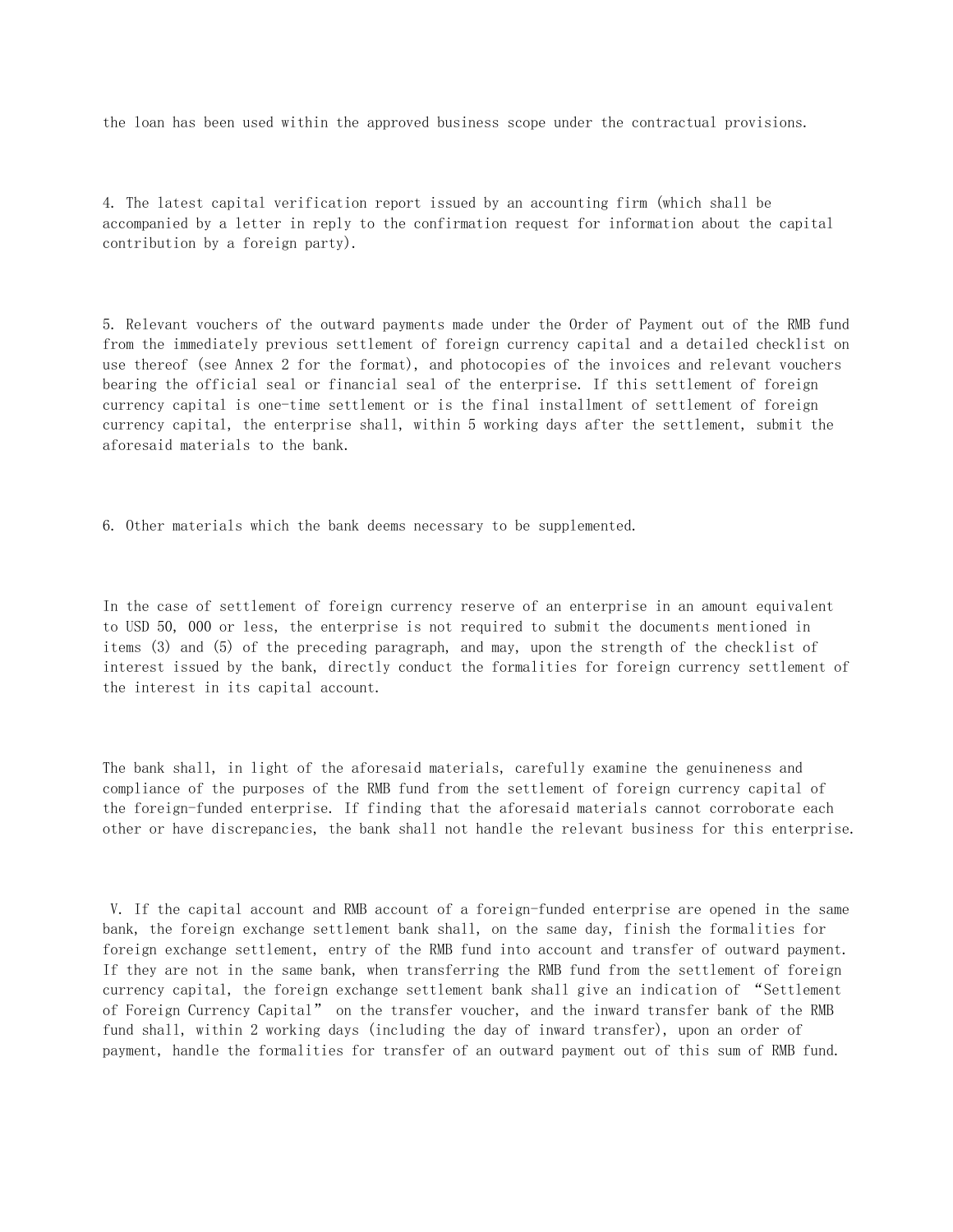An enterprise may retain the RMB fund from the settlement of foreign currency capital in its RMB account, if the said RMB fund is used for its reserve turnover or paying wages and bonuses.

 VI. The entry into account and foreign exchange settlement of the foreign exchange consideration which a domestic institution or individual collects for transferring its shares or equities in a domestic enterprise to a foreign investor (hereinafter referred to as the "equity transfer consideration") shall be handled through an exclusive foreign currency account for cashing assets. The opening of an exclusive foreign currency account for cashing assets and entry of fund into the account shall be subject to the examination and approval of the local branch of the SAFE under the relevant provisions. The bank shall, upon the strength of the approval document issued by the local branch of the SAFE, handle the relevant business.

A domestic institution or individual shall, upon the strength of the following materials and in accordance with the relevant requirements of the foreign exchange payment and settlement system, directly apply to the bank for settlement of foreign currency capital in its exclusive foreign currency account for cashing assets:

1. The order of payment out of the RMB fund from the settlement of foreign currency capital (see Annex 3 for the format).

2. The document certifying the purposes of the RMB fund from the settlement of foreign currency.

3. Relevant vouchers of the outward payments made under the order of payment out of the RMB fund from the immediately previous settlement of foreign currency capital and a detailed checklist on use thereof (see Annex 4 for the format), and photocopies of the invoices and relevant vouchers bearing the official seal or financial seal of the enterprise. If this settlement of foreign currency capital is one-time settlement or is the final installment of settlement of foreign currency capital, the domestic institution or individual shall, within 5 working days after the settlement, submit the aforesaid materials to the bank.

 VII. When a bank handles such fund transfer business for a foreign-funded enterprise as redeposition of capital as time deposit, future sale and settlement of foreign currency, swap or structured deposit which is under a same account and not subject to the examination and approval of the SAFE or its branch, it shall employ different sub-account numbers under the same account, and each transferred fund shall be incorporated into the quota for the capital account and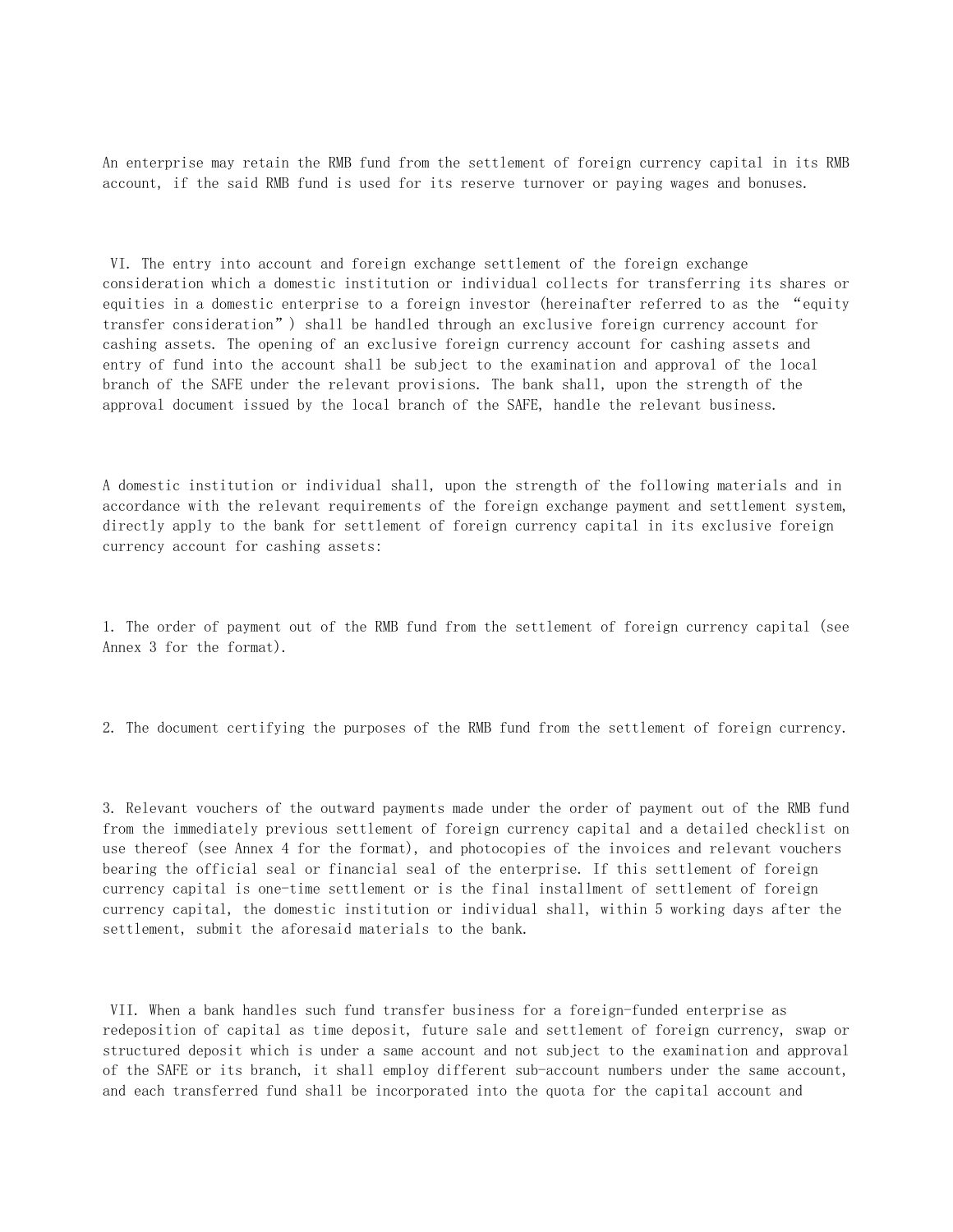managed under the scope of receipts and payments. The fund in the capital account shall not be illicitly transferred into any other foreign currency account.

 VIII. A bank shall, under this Notice and relevant provisions, strictly examine the materials submitted by a foreign-funded enterprise when applying for settlement of foreign currency capital, and timely feed back the information about settlement of foreign currency capital to the SAFE or its branch through the investment system of the SAFE. The relevant information fed back by the bank shall automatically enter into the SAFE archival database of foreign exchange information of enterprises.

 IX. The SAFE or its branch shall, under the Regulation of the People's Republic of China on Foreign Exchange Administration, intensify the supervision over banks' settlement of foreign currency capital for foreign-funded enterprises and other businesses, and make extended inspections of the flow direction and use of foreign-funded enterprises' capital and RMB fund from the settlement of foreign currency capital. If finding any of the following violations, it shall punish the violator in accordance with Article 44 of the Regulation of the People's Republic of China on Foreign Exchange Administration:

1. Changing the purposes of the RMB fund from the settlement of foreign currency capital without approval; or

2. Repaying an unused RMB loan with the RMB fund from the settlement of foreign currency capital.

 X. This Notice shall be implemented as of the date of promulgation. In case of any discrepancy between this Notice and the Notice of the State Administration of Foreign Exchange on Tentatively Reforming the Mode of Administration of the Settlement of Foreign Currency Capital under the Foreign Investment Account (No. 41 [2001] of the State Administration of Foreign Exchange), Notice of the State Administration of Foreign Exchange on Reforming the Mode of Administration of the Settlement of Foreign Currency Capital under the Foreign Investment Account (No. 59 [2002] of the State Administration of Foreign Exchange), Notice of the State Administration of Foreign Exchange on the Issues concerning the Improvement of Foreign Exchange Administration Relating to Direct Investment of Foreign Investors (No. 30 [2003] of the State Administration of Foreign Exchange), Notice of the State Administration of Foreign Exchange on Improving the Administration of Examination of Foreign Exchange Settlement under the Capital Account and Registration of Foreign Debts of Foreign-funded Enterprises (No. 42 [2004] of the State Administration of Foreign Exchange) or any other document in the administration of capital and settlement of foreign currency capital, this Notice shall prevail.